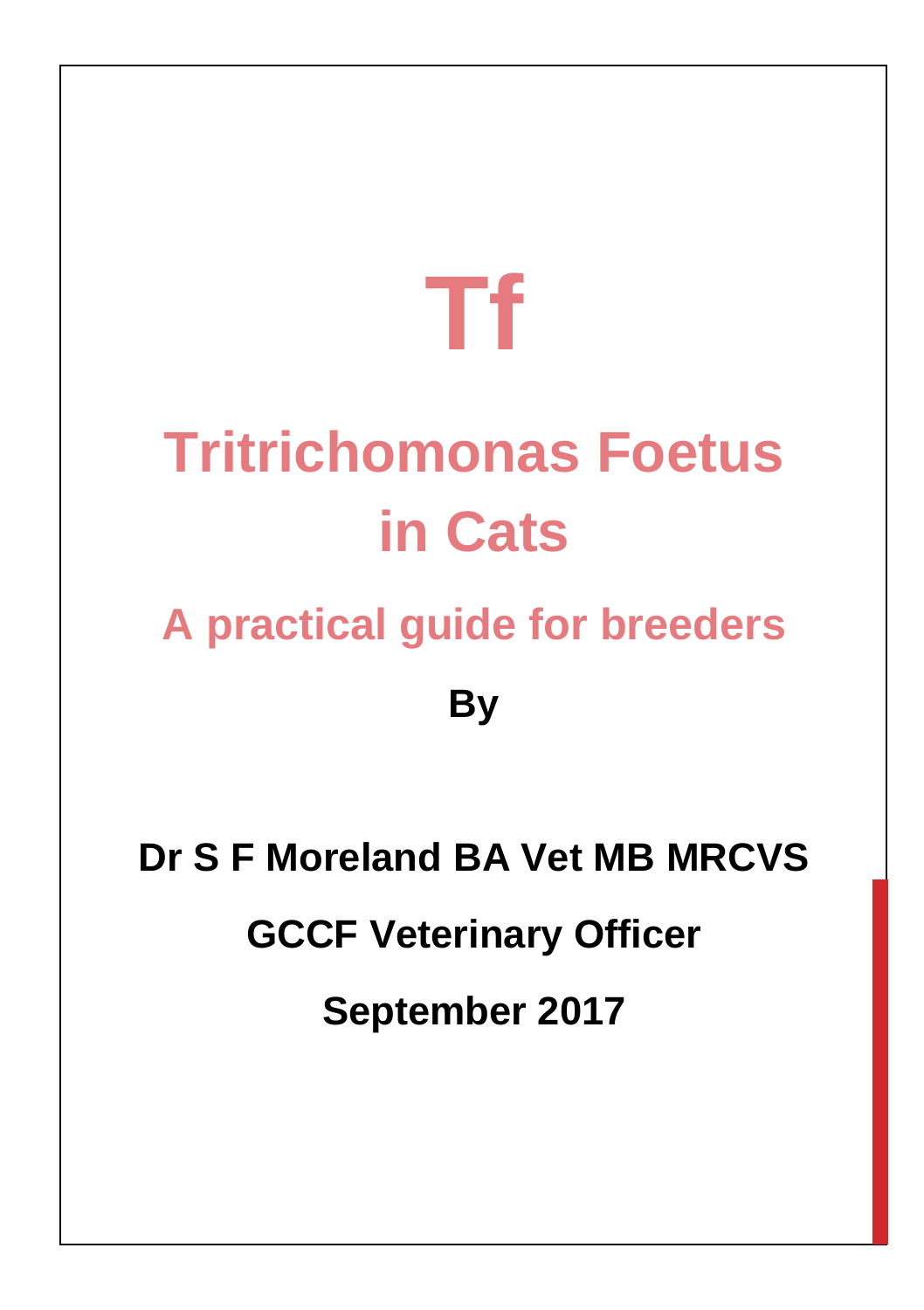#### **TRITRICHOMONAS FOETUS IN CATS**

#### **WHAT IS Tf?**

Tf is the commonly used abbreviation for Tritrichomonas foetus, a protozoal organism that is now known to be a common cause of diarrhoea in cats.

Originally the organism was known to be an important cause of abortion and infertility in cattle. Its role in feline disease has only become clear since the advent of DNA testing techniques as detection of Tf by traditional methods of microscopy and culture is difficult and unreliable.

#### **BIOLOGY OF Tf**

Tf inhabits the large intestine of the cat where it multiplies rapidly, feeding on the intestinal contents. It irritates the cells lining the intestine resulting in inflammation of the intestinal wall. The main function of the large intestine is to absorb water. The inflammatory changes that develop there in response to Tf interfere with this function resulting in soft or fluid faeces (diarrhoea) instead of the normal firm ones. Blood and mucus may also be seen in the faeces as a result of the inflammation in the intestinal wall.

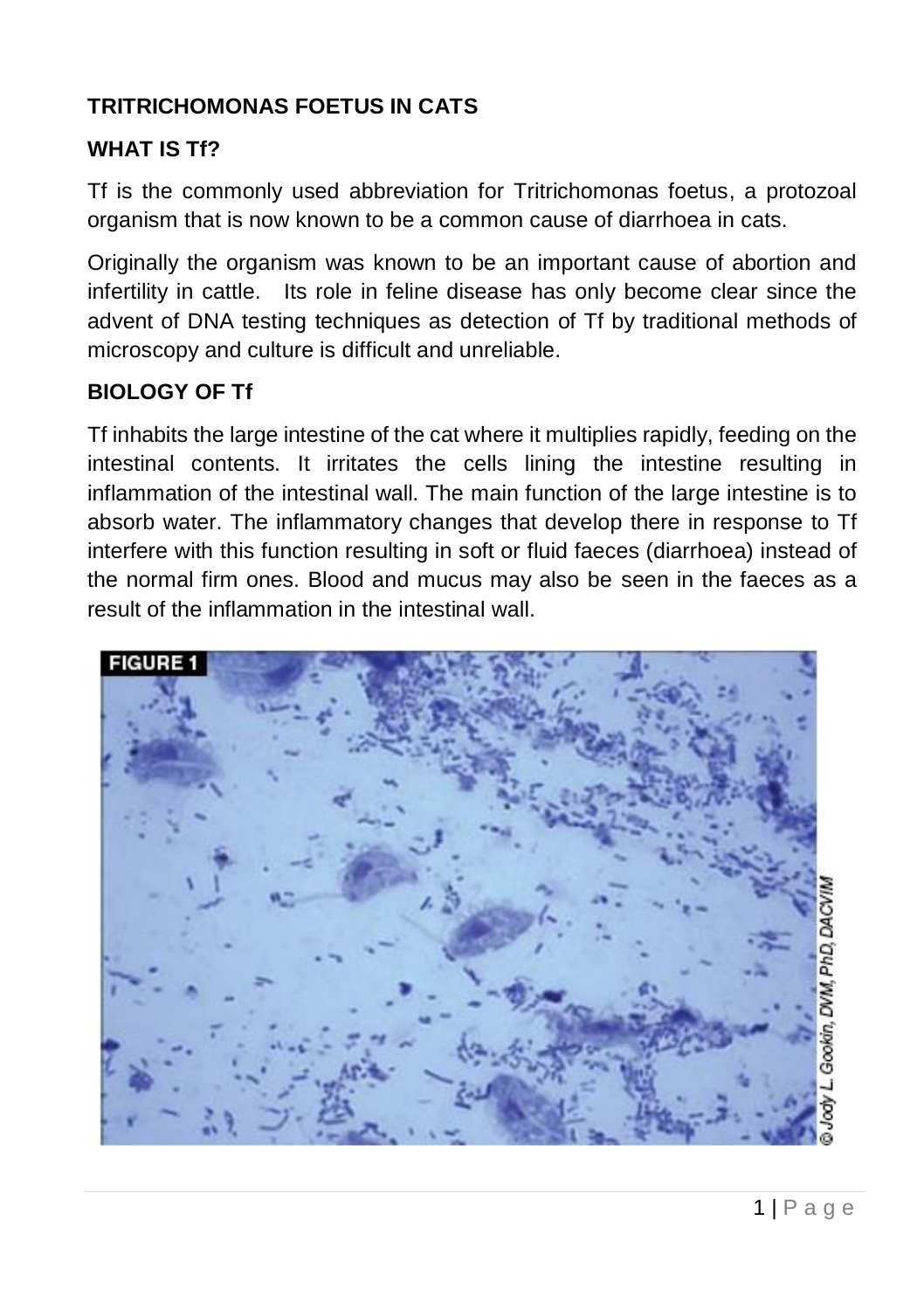Tf is shed in the faeces of infected cats and FIGURE 1 shows Tf organisms in a faecal smear. It is a delicate organism and although it can survive in wet faeces for several days it dies rapidly in dry conditions and is easily killed by disinfectants. It does not form resistant cysts.

Cats become infected by ingestion of the organism mainly as a result of washing themselves after their fur and paws have become contaminated with faecal material.

#### **CLINICAL SIGNS OF Tf IN THE CATTERY**

The classic signs of Tf infection are diarrhoea, of variable consistency, associated with blood, mucus and increased frequency of defaecation FIGURE 2 shows the typical appearance of a bowel movement of a cat with Tf.



Cats remain well in themselves and weight loss is rare even in severe cases because absorption of nutrients is not affected with the disease being confined to the large intestine.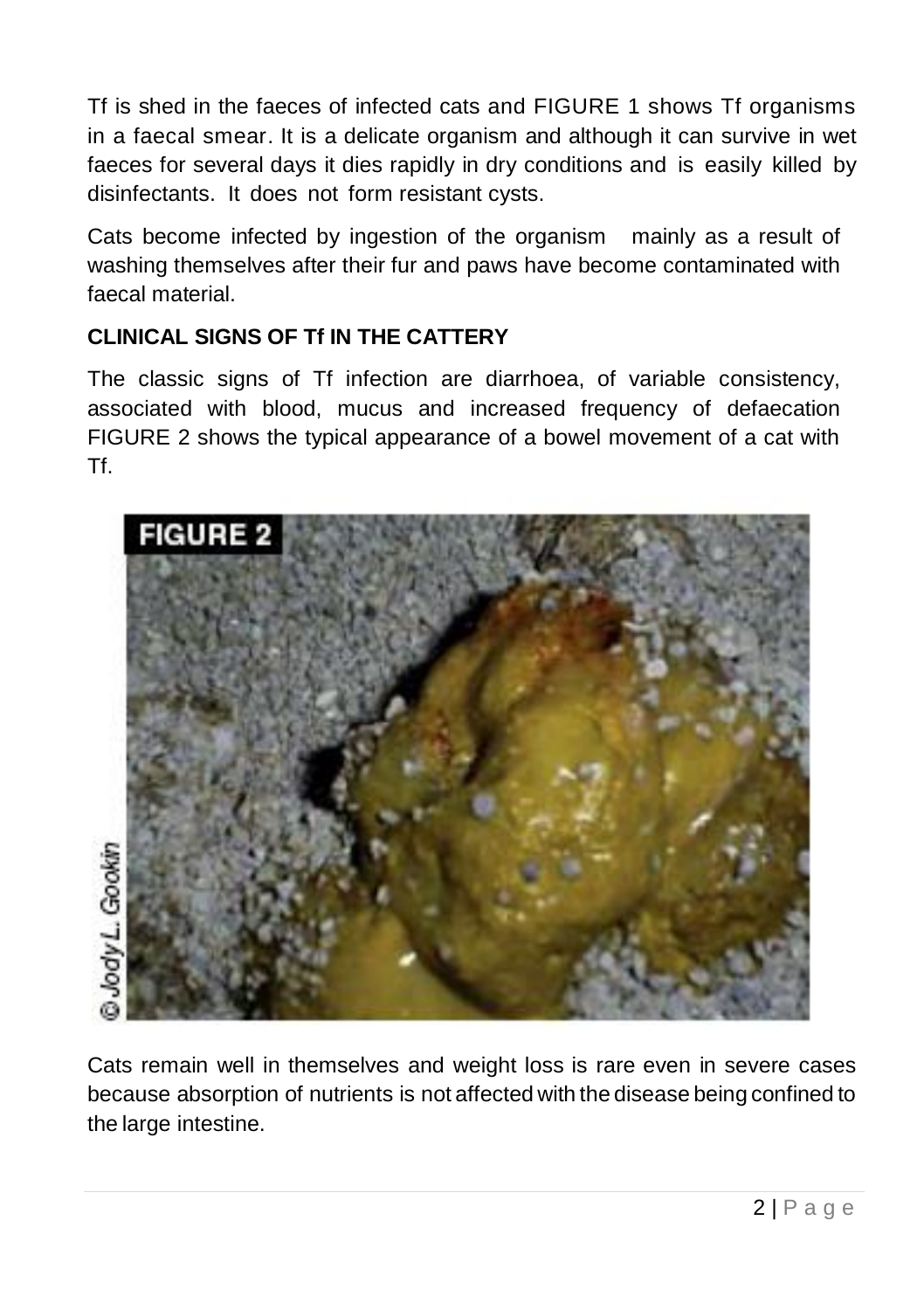The difficulty for breeders is that the clinical signs of Tf are very variable. Many cats (especially mature adults) carry Tf without showing any signs at all. In others the signs may be very mild and intermittent soft faeces can easily be dismissed as due to sensitive digestion or dietary intolerance. Only one or two cats may be affected, which can also mislead the breeder and their vet into dismissing a transmissible cause.

Mild cases of Tf can also respond to dietary adjustment and pre/probiotic supplements which further mislead the breeder into thinking they have not got an infectious disease in the cattery.

The first thing that often makes a breeder aware they have the problem is when a kitten develops severe intractable diarrhoea after going to its new home.

The reason for the variable signs is probably related to the balance between the cat's immune system and the organism's ability to cause disease. More severe disease seems to occur in kittens and young cats with an immature immune system, or in cats exposed to any stress which supresses the function of the immune system. Diet may also affect the clinical signs. Studies show that diets high in soluble fibre improve faecal consistency and frequency in Tf affected cats.

#### **DIAGNOSIS OF Tf**

Diagnosis of Tf is based on detection of the organism in faeces. In the past Tf infection was often missed in the cattery as the tests based on microscopy and culture of the organism frequently gave false negative results. This is because Tf is an extremely delicate organism and dies by the time any faecal sample submitted has reached the laboratory. Since the development of the Polymerase Chain Reaction (PCR) test which detects Tf DNA (unique genetic material), even in dead organisms, faecal testing has become much more reliable.

However false negative results can still present a slight problem due to intermittent shedding of the organism and inhibition of the test by other substances in the faeces. Langford Veterinary Services have now developed an improved test which further reduces the effect of the latter and also quantifies the amount of Tf in the sample.

#### **It is strongly recommended that breeders test for Tf if they have a problem with soft faeces or diarrhoea in the cattery or in kittens after sale**.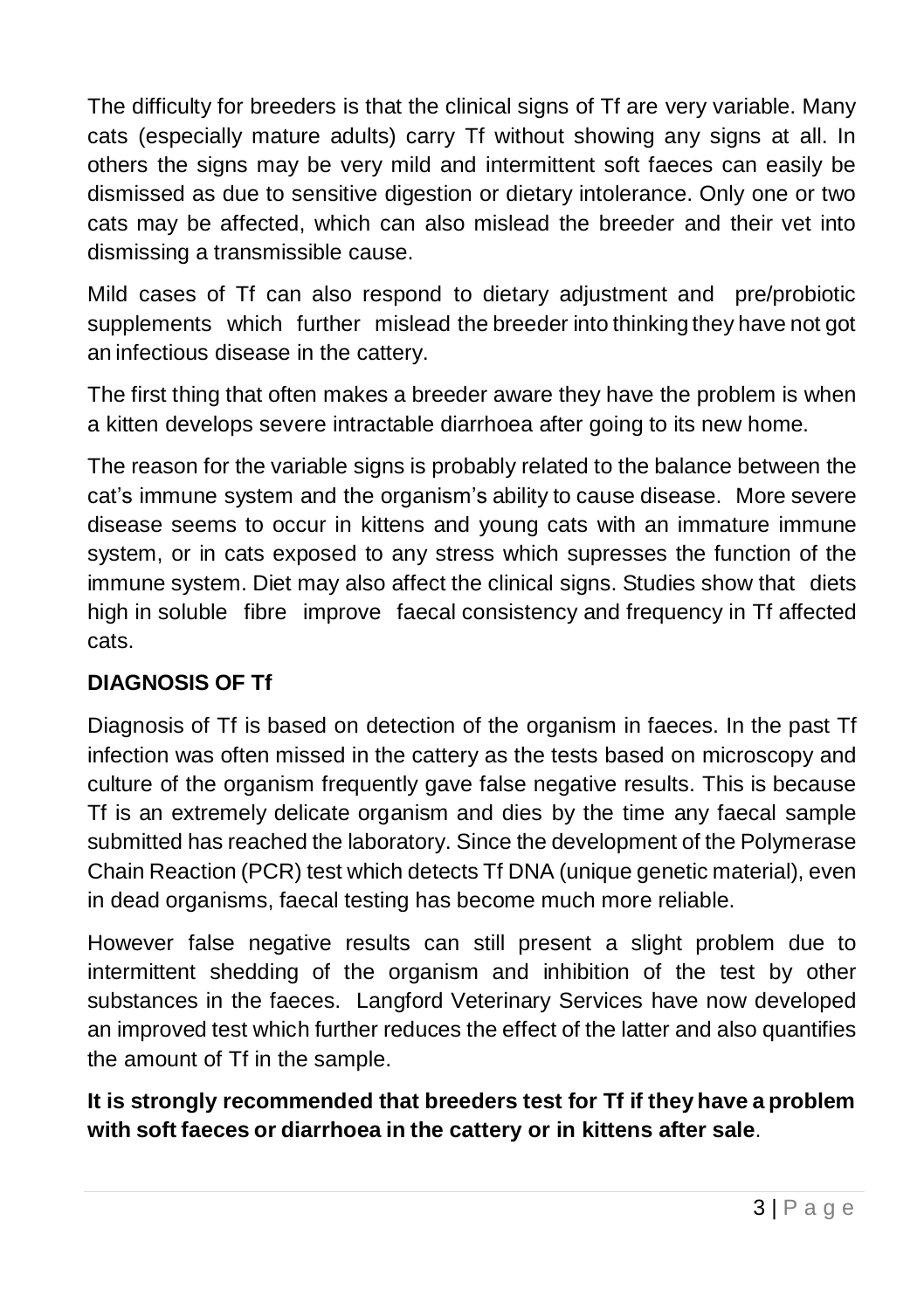#### **TREATMENT OF Tf**

The only effective drug for treatment of Tf is Ronidazole. Even this drug does not completely eliminate the infection in all cats.

Ronidazole is a potentially toxic drug. It is a teratogen ie it causes birth defects in mammals. It must NEVER be given to pregnant cats and women of child bearing age should not handle it. Disposable gloves must always be worn by anyone when dosing cats.

Ronidazole MUST be prescribed by a veterinary surgeon. NEVER buy it on the internet. The safety margin is quite low and your vet will have to weigh the cat accurately and prescribe an exact dose. The drug is usually prescribed to be given once daily for 2 weeks.

Your vet will ask you to sign a disclaimer as ronidazole is not licensed for use in cats. Treatment is only recommended in severe cases with intractable or prolonged diarrhoea.

In mildly affected cats the symptoms may be effectively controlled by feeding a digestible high fibre diet with a pre/probiotic supplement such as Protexin Prokolin Enterogenic (Probiotics International Limited). In many adult cats the symptoms will resolve spontaneously with time as immunity develops.

In breeding households the decision regarding whether to treat all cats in the household is a controversial one. Treatment with ronidazole is unlikely to eliminate the organism from all cats and many will continue to shed it at low levels after symptoms have resolved

Treatment of affected cats combined with management measures to prevent spread of infection and reduce stress may be more effective than treating all cats without adopting additional measures.

#### **PREVENTION OF Tf**

Whether or not you have Tf carriers in your cattery the basic principles of good hygiene should apply. These measures will also help to reduce the Feline Coronavirus levels and hence the incidence of FIP.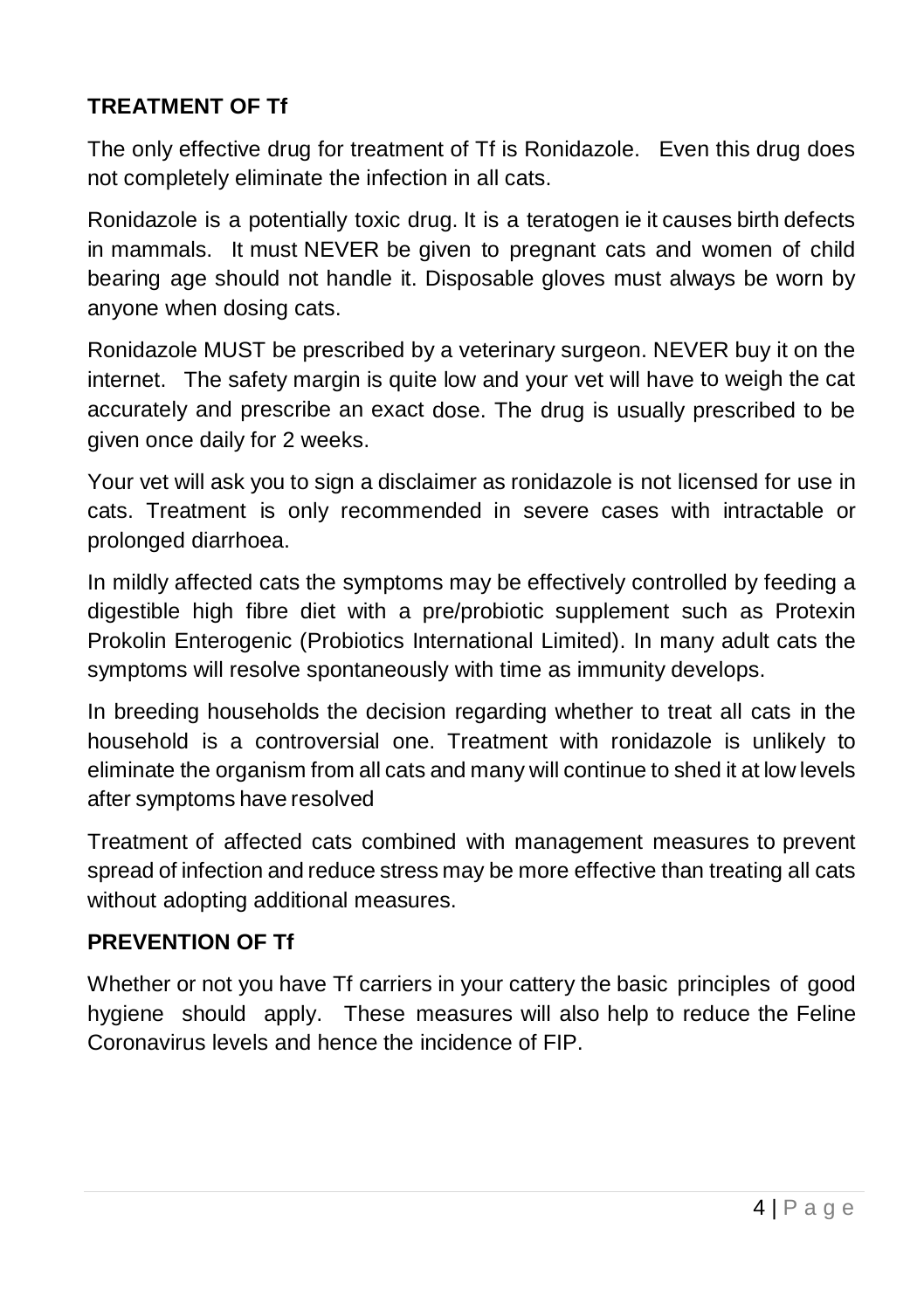Tf thrives in a damp dirtyenvironment but is easily killed bydisinfectant and quickly dies in dry conditions. Hence meticulous hygiene of litter trays, bedding and floors is essential.

Cats should be kept in small separate groups – ideally 2-3 per group. Make sure that cats in the group like each other as a stressed cat living in fear of its companions will be more vulnerable. Litter trays should be positioned as far as possible from food and water to avoid cross contamination (Fig 3).

If you have tested all your cats it would obviously be sensible to keep carrier cats separate from those which tested negative for Tf. Symptomatic cats should be isolated as they will be shedding much larger amounts of the organism.



It is also advisable as a good general principle to quarantine any new cat/kitten for 3 weeks and test for Tf before allowing to mix with other cats in the household.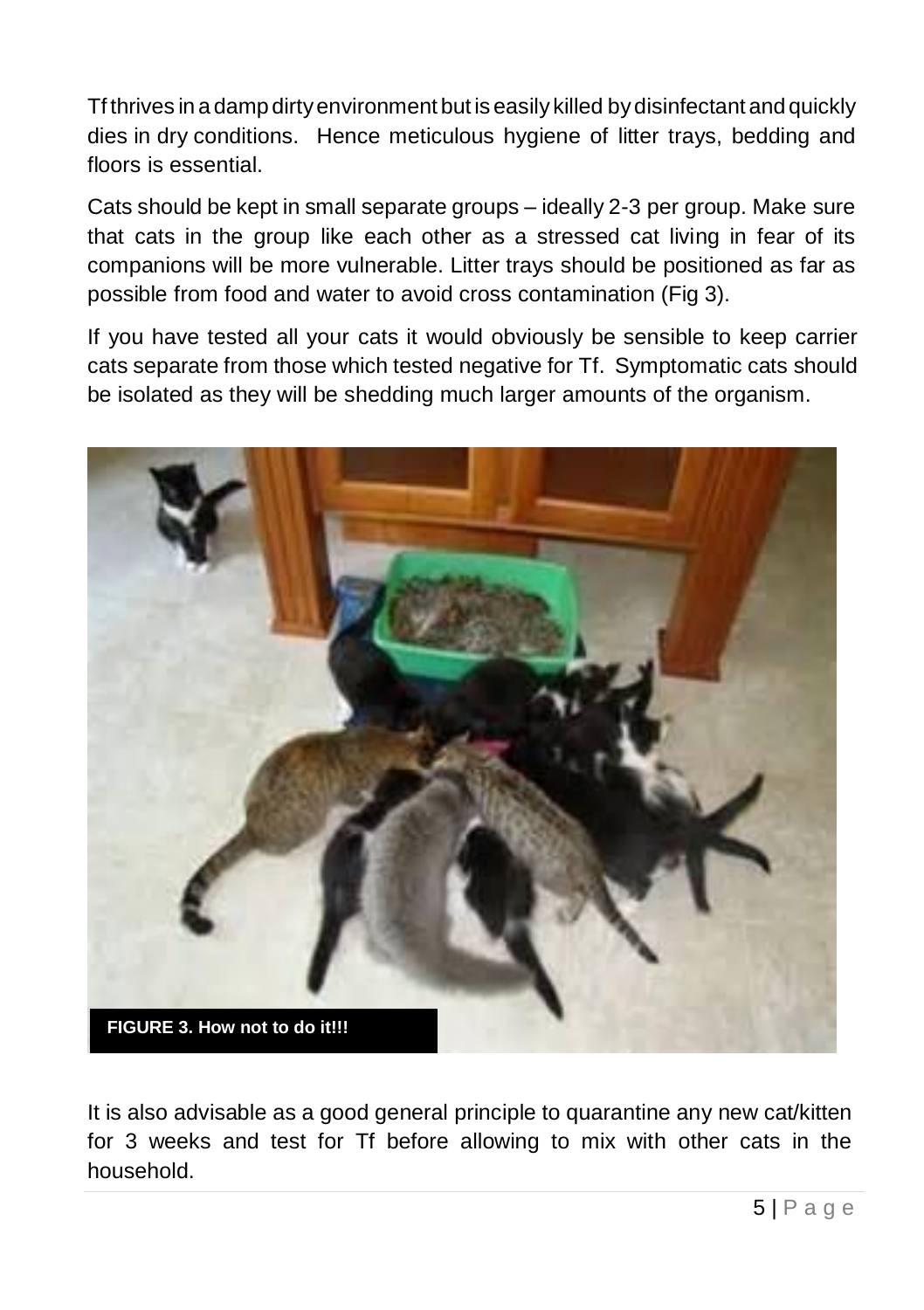The same advice applies to visiting queens which should be tested before going to stud. Owners of public studs should be able to provide evidence of freedom from Tf in the form of test results too. Queen owners should check that the stud owner only accepts Tf tested queens.

Kittens should be reared separately from other cats in the household. It is also good practice to adopt measures to prevent kittens sharing the mother's litter tray and, as a last resort when coping with persistent diarrhoea in a queen, to separate them from her as soon as possible after weaning. This will help to reduce the spread of this organism.

#### **FURTHER INFORMATION**

#### *International Cat Care – general information*

<https://icatcare.org/advice/cat-health/tritrichomonas-foetus-infection-cats>

#### *Langford Veterinary Services – information about testing*

[http://www.langfordvets.co.uk/diagnostic-laboratories/diagnostic](http://www.langfordvets.co.uk/diagnostic-laboratories/diagnostic-laboratories/pcr-acarus/tritrichomonas-foetus)[laboratories/pcr-acarus/tritrichomonas-foetus](http://www.langfordvets.co.uk/diagnostic-laboratories/diagnostic-laboratories/pcr-acarus/tritrichomonas-foetus)

#### *Tritrichomonas Foetus: A new agent of feline diarrhea, Mary K Tolbert & J Gookin, Compendium: Continuing Education for Veterinarians, 2009, Compendium Vet.com.*

[http://www.vetfolio.com/infectious-disease/tritrichomonas-foetus-a-new](http://www.vetfolio.com/infectious-disease/tritrichomonas-foetus-a-new-agent-of-feline-diarrhea)[agent-of-feline-diarrhea](http://www.vetfolio.com/infectious-disease/tritrichomonas-foetus-a-new-agent-of-feline-diarrhea)